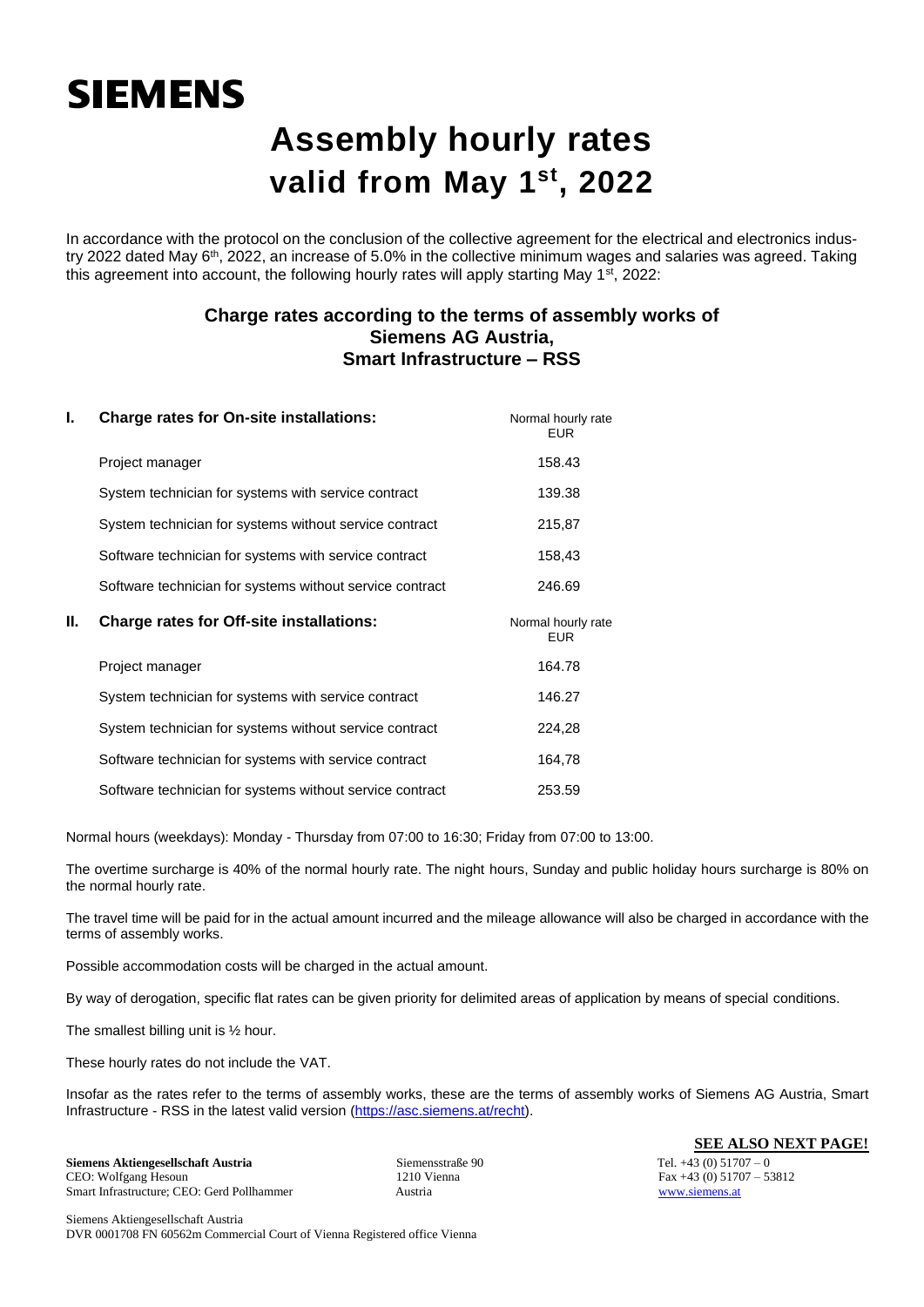# **SIEMENS**

## **Attachment sheet for Assembly hourly rates valid from May 1st, 2022**

The following explanations apply to the charge rates according to the assembly conditions of **Siemens AG Austria, Smart Infrastructure - RSS for the "Branch Vienna"**:

#### **Special conditions for the operational area of Vienna:**

- A travel flat rate of EUR 145.00 is charged for fire protection, security technology and metering, control, and regulation technologies (MSR) operations in the local area of Vienna.
- The travel flat rate replaces the billing of travel time and distance according to actual expenditure.

#### **Special conditions for the operational area of St. Pölten:**

- For fire protection operations in St. Pölten within a radius of 10 km around the town hall of St. Pölten a travel flat rate of EUR 145.00 is charged.
- The travel flat rate replaces the billing of travel time and distance according to actual expenditure.

#### **Special conditions for climbing aids:**

If climbing aids are required for the operations and are not provided by the customer, the following will be invoiced:

The use of the Siemens Smart Infrastructure - RSS Cherry Picker is charged at EUR 250.00 (Vienna area) or EUR 300.00 (outside Vienna area).

All other access platforms, aerial work platforms, etc. rented by Siemens Smart Infrastructure - RSS for the customer will be charged as directed.

Fax  $+43$  (0)  $51707 - 53812$